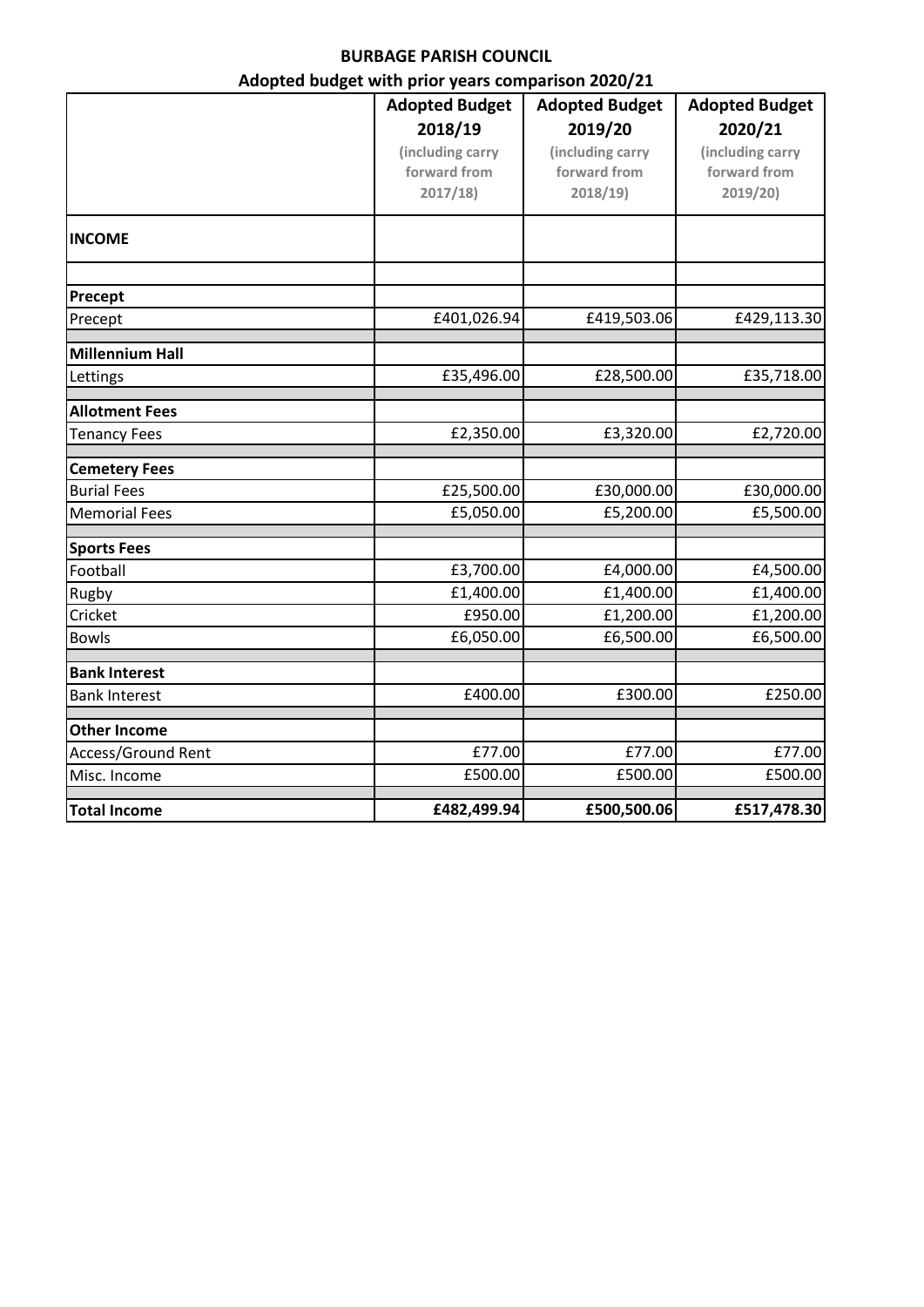|                                          | <b>Adopted Budget</b> | <b>Adopted Budget</b> | <b>Adopted Budget</b> |
|------------------------------------------|-----------------------|-----------------------|-----------------------|
|                                          | 2018/19               | 2019/20               | 2020/21               |
|                                          | (including carry      | (including carry      | (including carry      |
|                                          | forward from          | forward from          | forward from          |
|                                          | 2017/18               | 2018/19               | 2019/20)              |
| <b>EXPENDITURE</b>                       |                       |                       |                       |
|                                          |                       |                       |                       |
| <b>Recreation Grounds</b>                |                       |                       |                       |
| <b>Ground Rents</b>                      | £680.00               | £680.00               | £750.00               |
| Maintenance                              | £41,000.00            | £36,000.00            | £36,000.00            |
| <b>Water Supply</b>                      | £300.00               | £300.00               | £300.00               |
| <b>Allotment Toilet</b>                  | £550.00               | £0.00                 | £0.00                 |
| <b>Allotment Award</b>                   | £0.00                 | £0.00                 | £100.00               |
| Litter Collection & bins                 | £23,000.00            | £20,000.00            | £18,000.00            |
| <b>Waste Disposal</b>                    | £1,650.00             | £1,850.00             | £2,000.00             |
| <b>Street Lighting</b>                   | £850.00               | £850.00               | £650.00               |
| <b>Tree Conservation</b>                 | £8,000.00             | £8,000.00             | £10,000.00            |
| <b>Tools &amp; Tool Maintenance</b>      | £5,400.00             | £7,500.00             | £10,000.00            |
| <b>Grounds Maintenance Vehicle</b>       | £2,800.00             | £2,800.00             | £4,200.00             |
| Leased Equipment                         | £15,000.00            | £15,000.00            | £16,500.00            |
| Fuel                                     | £5,500.00             | £4,500.00             | £5,000.00             |
| <b>New Benches &amp; Memorial</b>        | £5,500.00             | £5,000.00             | £5,000.00             |
|                                          |                       |                       |                       |
| <b>Play Equipment</b>                    |                       |                       |                       |
| <b>Engineers Inspections</b>             | £750.00               | £1,000.00             | £750.00               |
| Maintenance                              | £17,250.00            | £15,000.00            | £15,000.00            |
| <b>Replacement Equipment</b>             | £0.00                 | £0.00                 | £0.00                 |
| <b>Cemetery, St Cath's, War Memorial</b> |                       |                       |                       |
| Maintenance                              | £31,500.00            | £28,000.00            | £28,000.00            |
| Water Supply & Septic Tank               | £2,250.00             | £2,500.00             | £1,000.00             |
| <b>Electricity Supply</b>                | £320.00               | £320.00               | £350.00               |
|                                          |                       |                       |                       |
| <b>Community Enhancement</b>             |                       |                       |                       |
| Christmas Lights & Festivities           | £5,000.00             | £5,000.00             | £7,000.00             |
| <b>Hanging Baskets</b>                   | £4,000.00             | £6,000.00             | £6,000.00             |
| Remembrance                              | £3,000.00             | £3,000.00             | £3,000.00             |
|                                          |                       |                       |                       |
| <b>Donations</b>                         |                       |                       |                       |
| <b>Grants &amp; Donations</b>            | £4,500.00             | £4,500.00             | £4,500.00             |
|                                          |                       |                       |                       |
| Administration                           |                       |                       |                       |
| <b>Professional Fees</b>                 | £8,000.00             | £8,000.00             | £8,000.00             |
| Subscriptions                            | £2,400.00             | £2,000.00             | £2,000.00             |
| <b>Election Costs</b>                    | £5,300.00             | £17,000.00            | £4,000.00             |
| Training                                 | £2,000.00             | £2,000.00             | £2,000.00             |
| IT Systems & Software                    | £5,000.00             | £7,000.00             | £5,000.00             |
| Printing & Advertising                   | £5,200.00             | £4,700.00             | £3,500.00             |
| Chairman's Expenses                      | £500.00               | £500.00               | £500.00               |
| <b>Members Expenses</b>                  | £300.00               | £300.00               | £300.00               |
| <b>Travel Expenses</b>                   | £750.00               | £750.00               | £500.00               |
| Telephone                                | £900.00               | £900.00               | £1,500.00             |
| <b>Stationery &amp; Postage</b>          | £2,100.00             | £2,100.00             | £2,100.00             |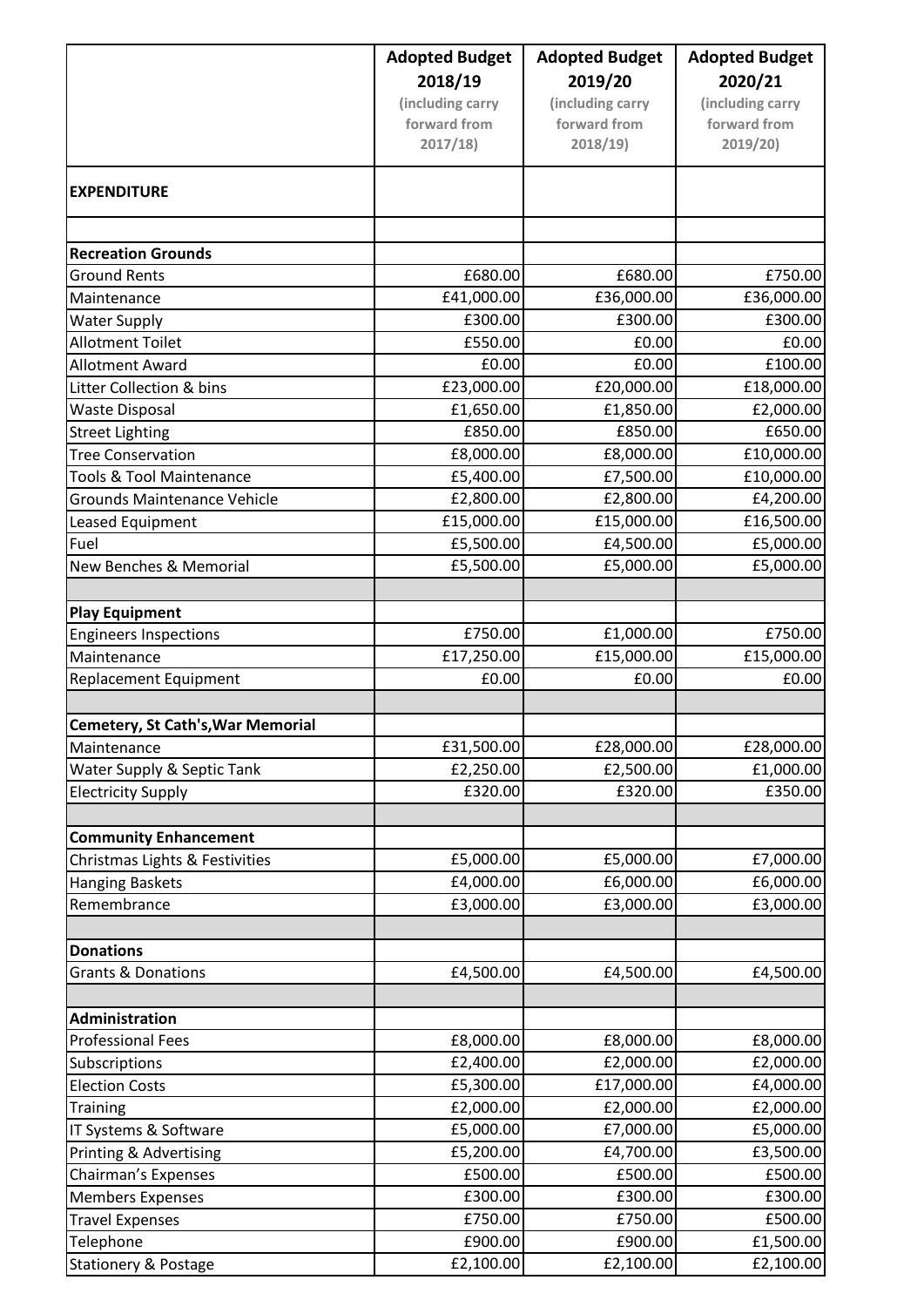|                                      | <b>Adopted Budget</b>   | <b>Adopted Budget</b>   | <b>Adopted Budget</b>    |
|--------------------------------------|-------------------------|-------------------------|--------------------------|
|                                      | 2018/19                 | 2019/20                 | 2020/21                  |
|                                      | (including carry        | (including carry        | (including carry         |
|                                      | forward from            | forward from            | forward from             |
|                                      | 2017/18                 | 2018/19                 | 2019/20                  |
| <b>Office Furniture</b>              | £0.00                   | £0.00                   | £1,000.00                |
| Photocopier                          | £1,500.00               | £1,250.00               | £1,000.00                |
| <b>Bank Charges</b>                  | £750.00                 | £600.00                 | £600.00                  |
| Community Engagement                 | £0.00                   | £0.00                   | £1,500.00                |
|                                      |                         |                         |                          |
| Insurance                            |                         |                         |                          |
| <b>Insurance Cover</b>               | £8,925.00               | £9,300.00               | £11,160.00               |
| <b>Millennium Hall</b>               |                         |                         |                          |
| Maintenance                          | £8,000.00               | £8,000.00               | £9,000.00                |
| <b>Water Supply</b>                  | £3,000.00               | £3,000.00               | £2,000.00                |
| <b>Electricity Supply</b>            | £4,000.00               | £4,000.00               | £4,000.00                |
| <b>Gas Supply</b>                    | £3,000.00               | £3,000.00               | £3,000.00                |
| <b>Business Rates</b>                | £1,300.00               | £1,300.00               | £4,500.00                |
|                                      |                         |                         |                          |
| <b>Bowls Pavilion</b>                |                         |                         |                          |
| Maintenance                          | £2,000.00               | £2,000.00               | £4,000.00                |
| <b>Water Supply</b>                  | £300.00                 | £300.00                 | £300.00                  |
| <b>Electricity Supply</b>            | £400.00                 | £400.00                 | £450.00                  |
| <b>Business Rates</b>                | £0.00                   | £0.00                   | £1,350.00                |
|                                      |                         |                         |                          |
| <b>Britannia Road Pavilion</b>       |                         |                         |                          |
| Maintenance                          | £0.00                   | £0.00                   | £6,000.00                |
| <b>Water Supply</b>                  | £0.00                   | £0.00                   | £2,000.00                |
| <b>Electricity Supply</b>            | £0.00                   | £0.00                   | £2,000.00                |
| <b>Business Rates</b>                | £0.00                   | £0.00                   | £1,350.00                |
| <b>Hinckley Rd Pavilion</b>          |                         |                         |                          |
| Maintenance                          | £6,000.00               | £3,000.00               | £2,500.00                |
| <b>Water Supply</b>                  | £1,000.00               | £1,000.00               | £800.00                  |
| <b>Electricity Supply</b>            | £800.00                 | £800.00                 | £800.00                  |
|                                      |                         |                         |                          |
| <b>Staffing</b>                      |                         |                         |                          |
| Management & Administration          | £74,500.00              | £110,000.00             | £115,000.00              |
| <b>Grounds Maintenance</b>           | £60,500.00              | £45,000.00              | £37,000.00               |
| Caretaking/Cleaning                  | £16,500.00              | £16,500.00              | £17,500.00               |
| Tax & NI<br>Pension                  | £43,000.00<br>£6,000.00 | £43,000.00<br>£6,000.00 | £48,000.00<br>£11,550.00 |
|                                      |                         |                         |                          |
| <b>Reserve &amp; Earmarked Funds</b> |                         |                         |                          |
| Capital Reserve                      | £63,500.00              | £63,500.00              | £63,500.00               |
| <b>General Reserve</b>               | £32,100.00              | £82,100.00              | £132,719.32              |
| <b>Allotment Fencing &amp; Gates</b> | £1,500.00               | £1,500.00               | £1,500.00                |
| Troon Way Open Space Contribution    | £14,000.00              | £13,000.00              | £12,000.00               |
| Millennium Hall Redeveloment         | £149,000.00             | £42,730.99              | £34,969.35               |
| <b>New Projects</b>                  | £39,500.00              | £75,720.00              | £89,520.00               |
| <b>Village Signs</b>                 | £6,000.00               | £6,000.00               | £6,000.00                |
| Sports Changing Facility - Brit Rd   | £30,000.00              | £0.00                   | £0.00                    |
| Hinckley Road Pavillion Refurb       | £20,000.00              | £0.00                   | £0.00                    |